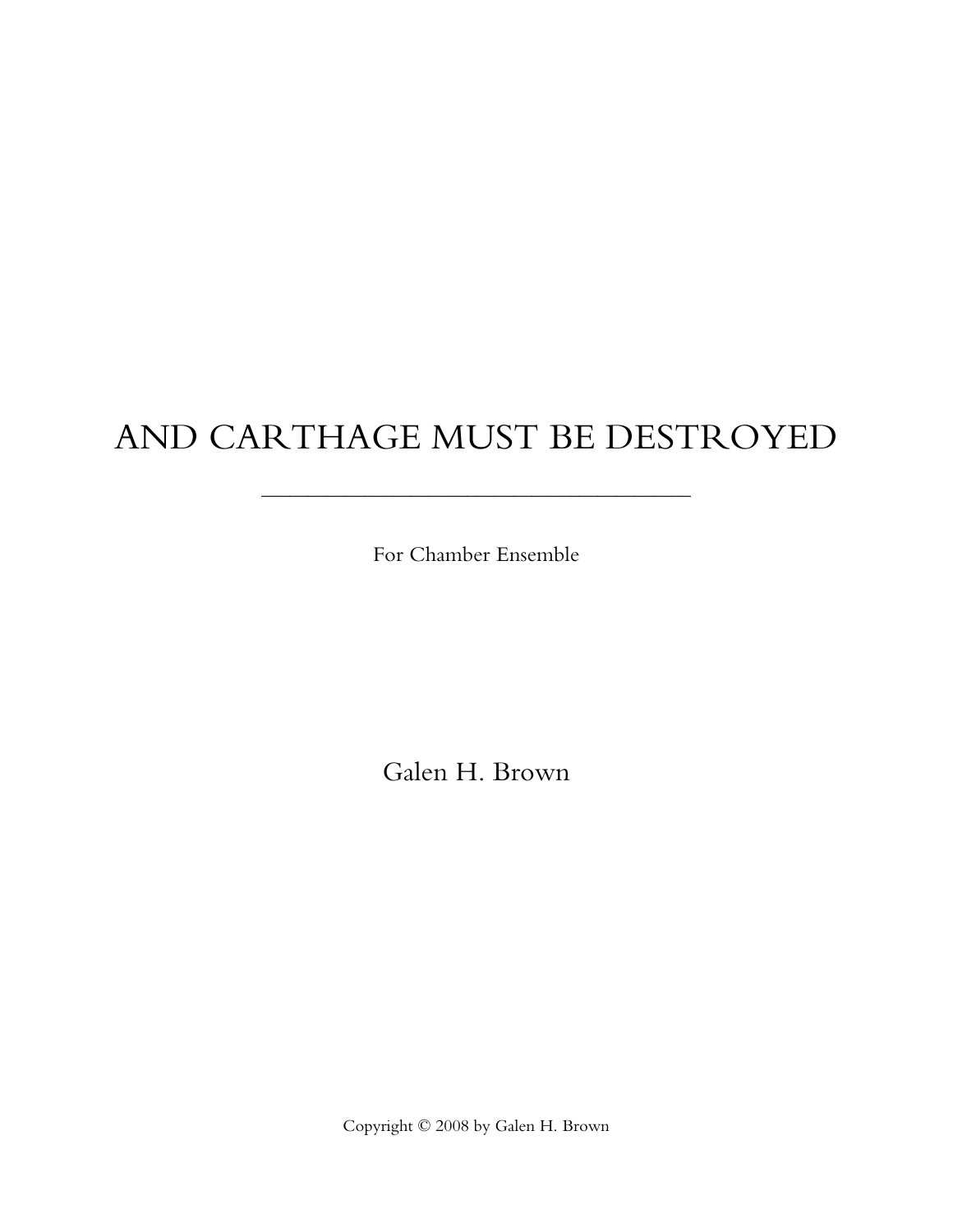## And Carthage Must Be Destroyed

For Sequenza21 and Lost Dog New Music Ensemble

Galen H. Brown  $\vert$ =109 Flute **Bb** Clarinet Cello Piano  $\boldsymbol{p}$ ped. ad libitum  $F1.$  $\boldsymbol{p}$  Legato Bb Cl. Legato Vc. Pno  $\boldsymbol{p}$ Fl. Bb Cl. Vc. Pno

> Copyright © 2008 by Galen H. Brown Composed Fall 2008, New York City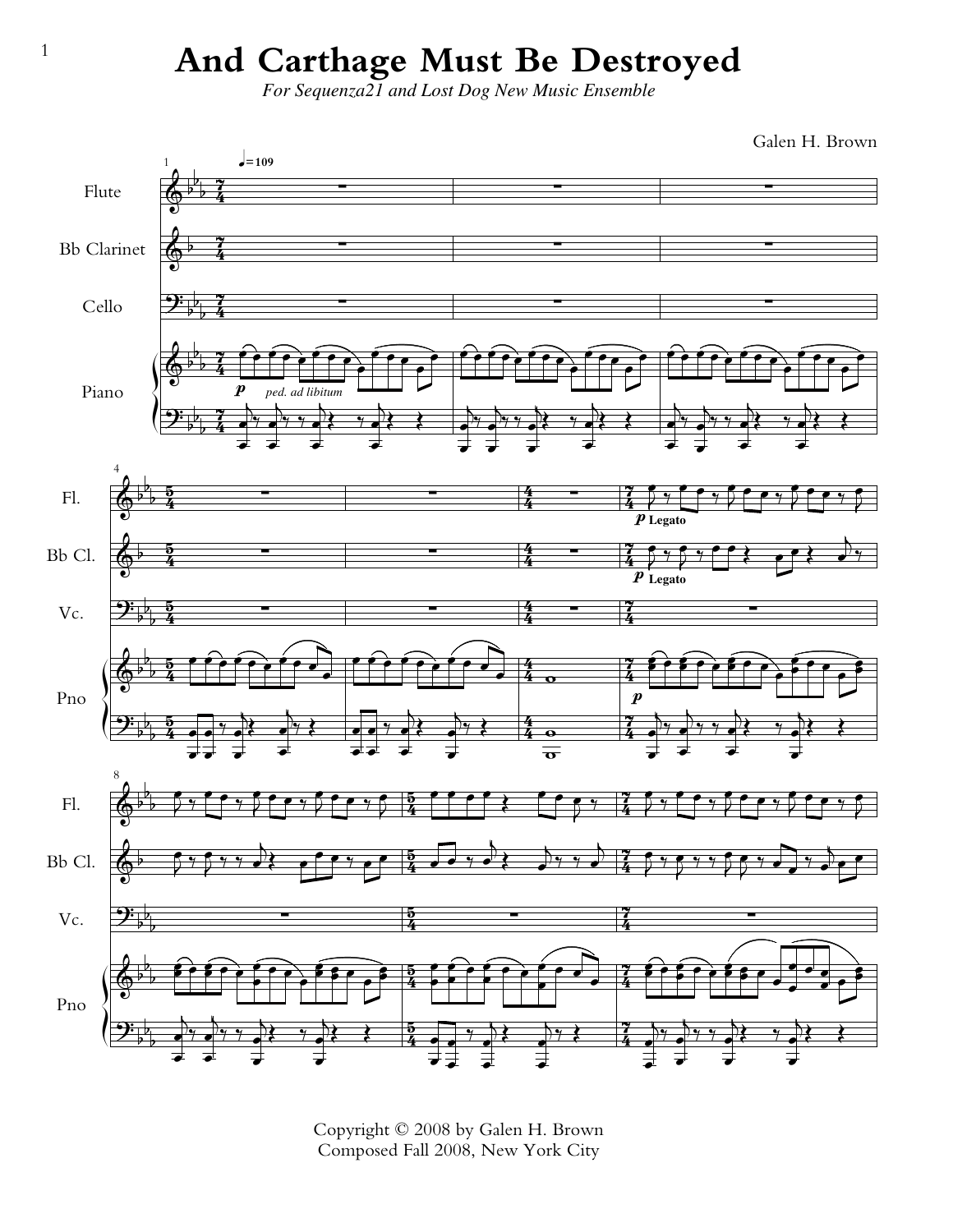

 $\mathfrak{D}$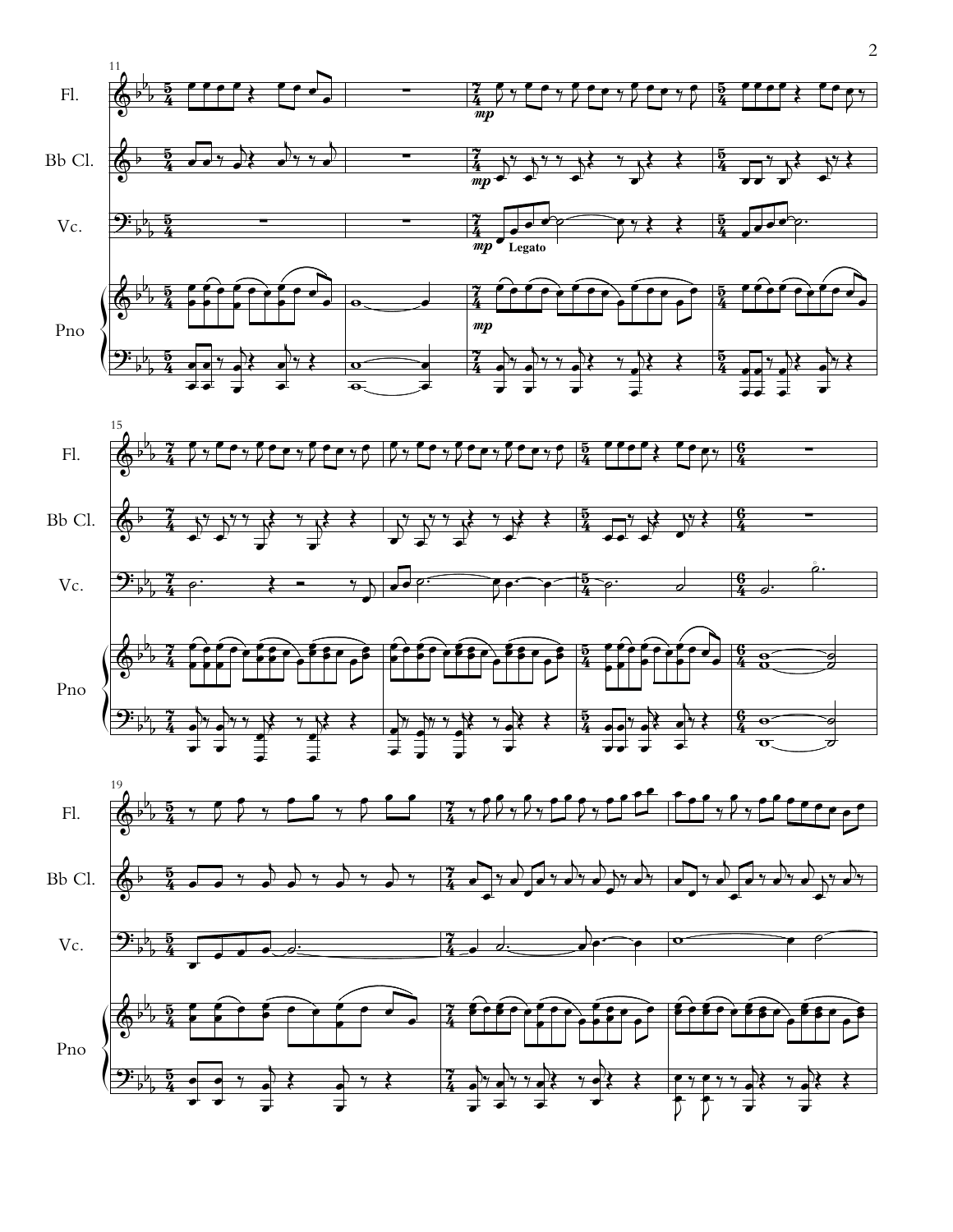

 $\mathfrak{Z}$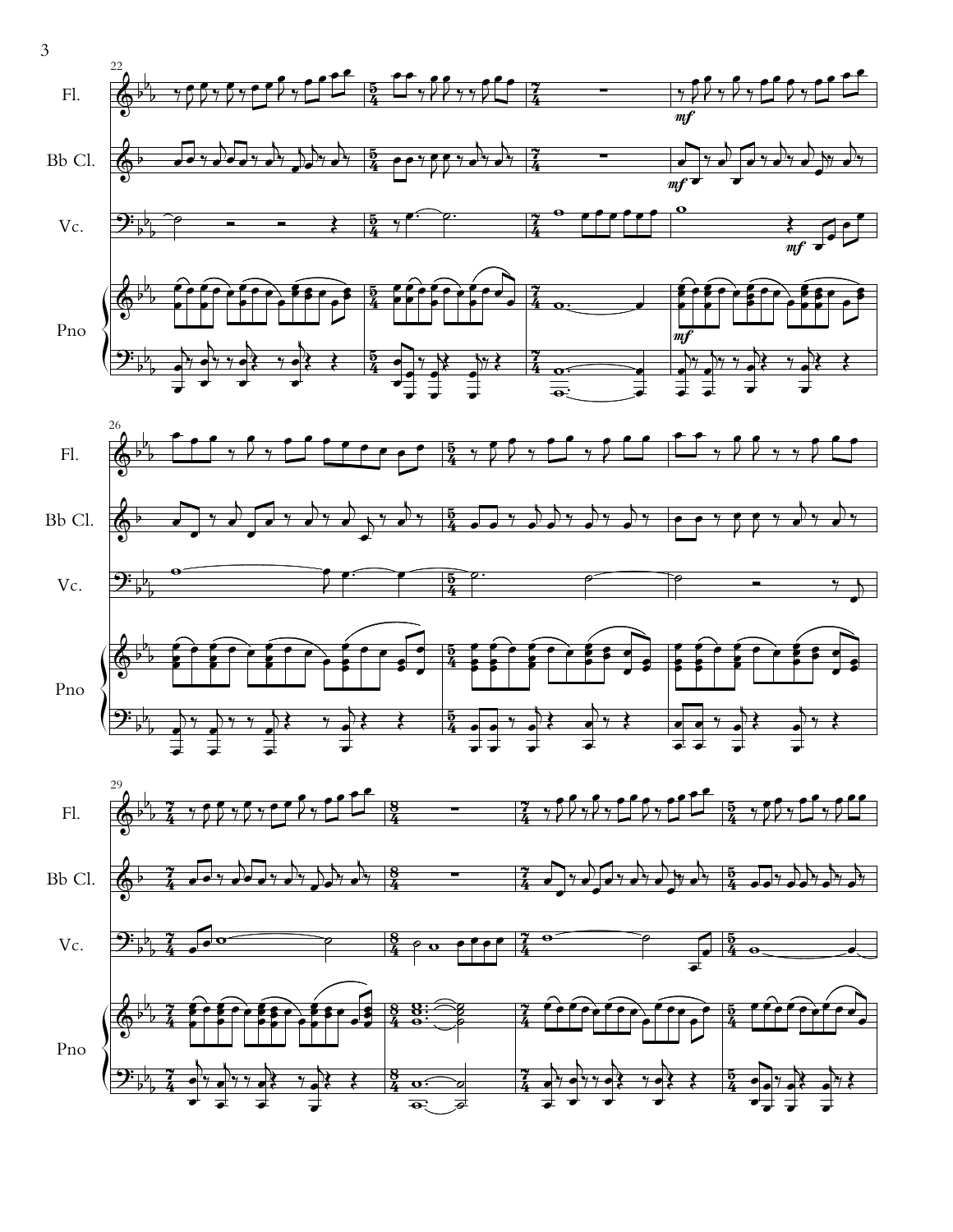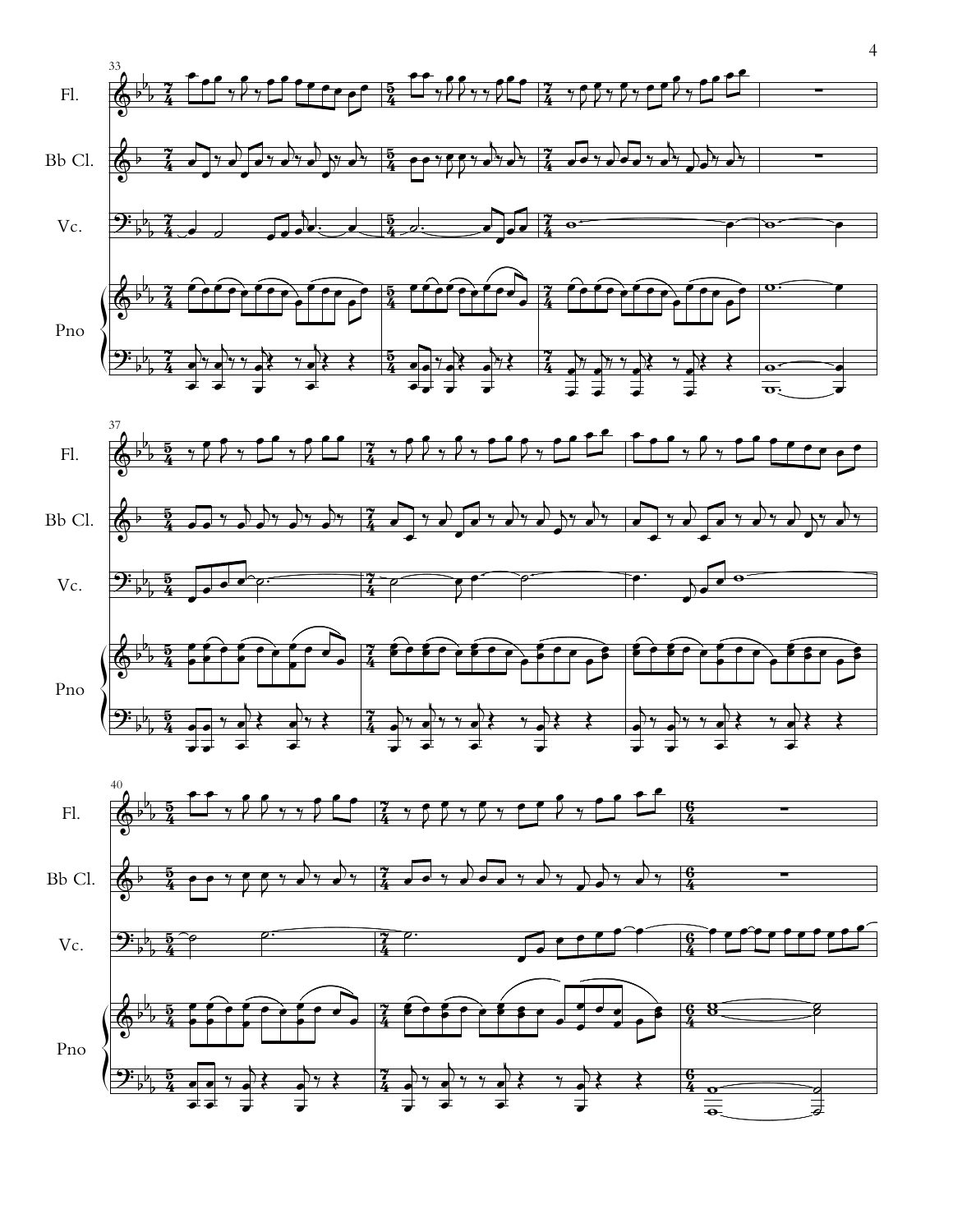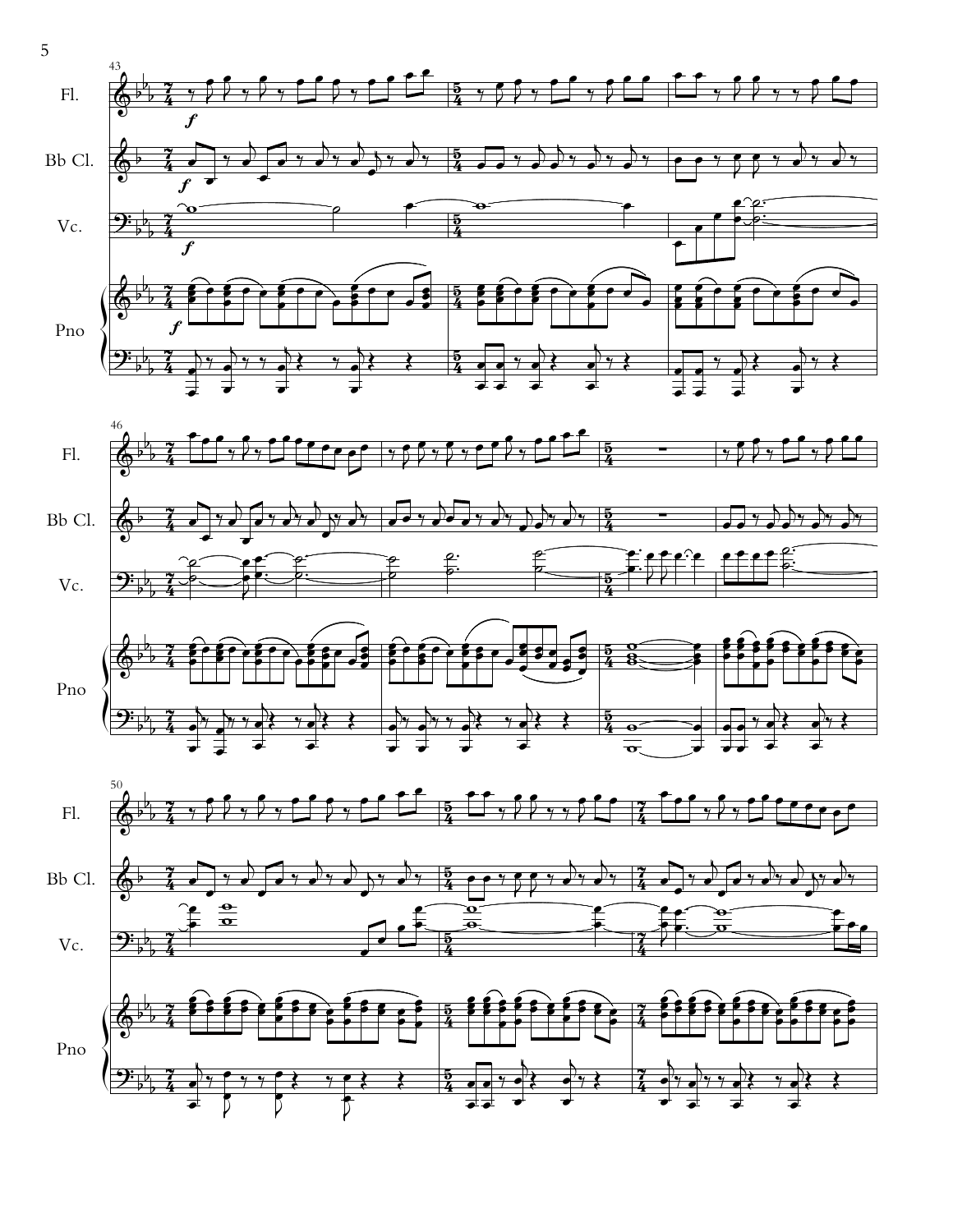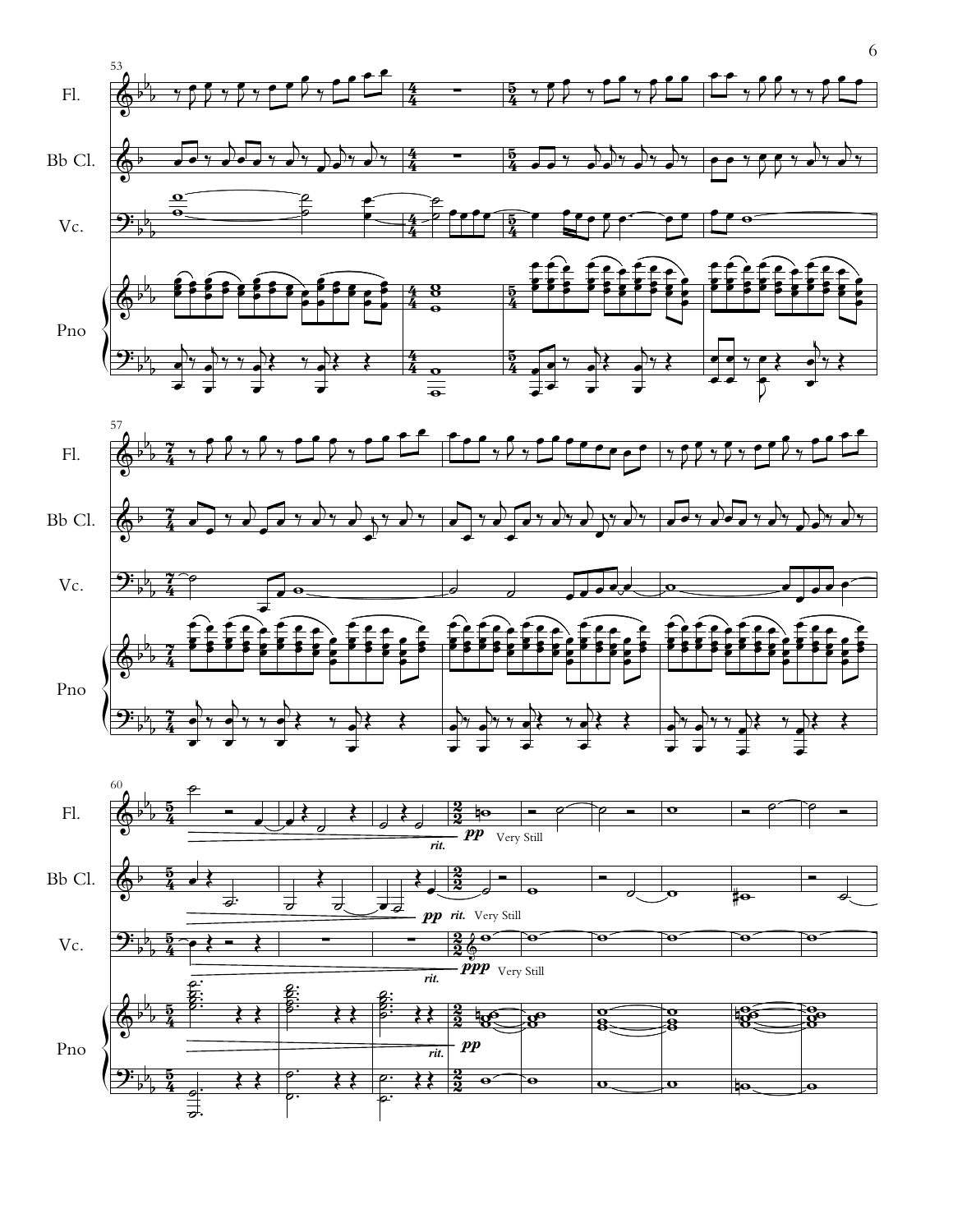

 $\boldsymbol{7}$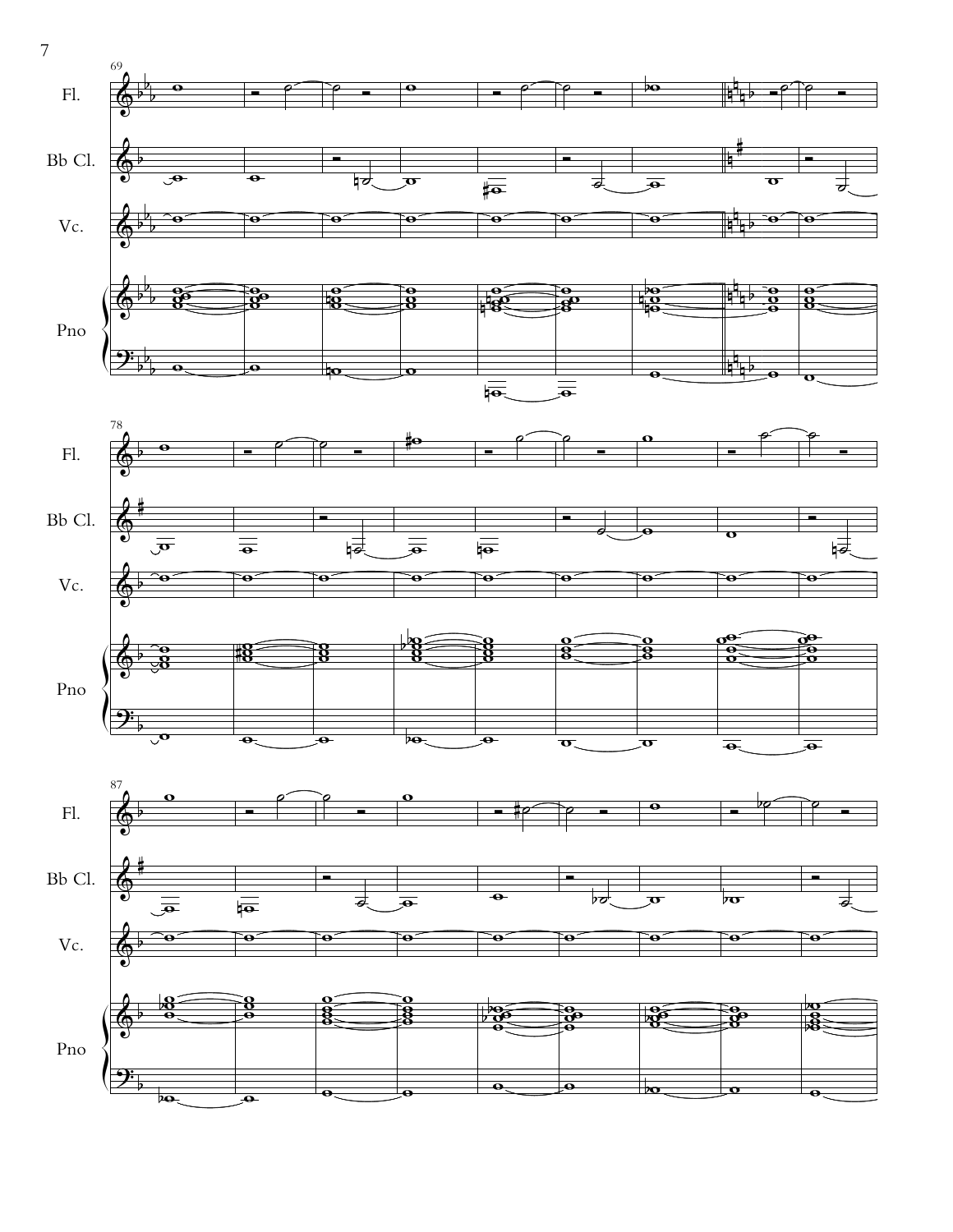



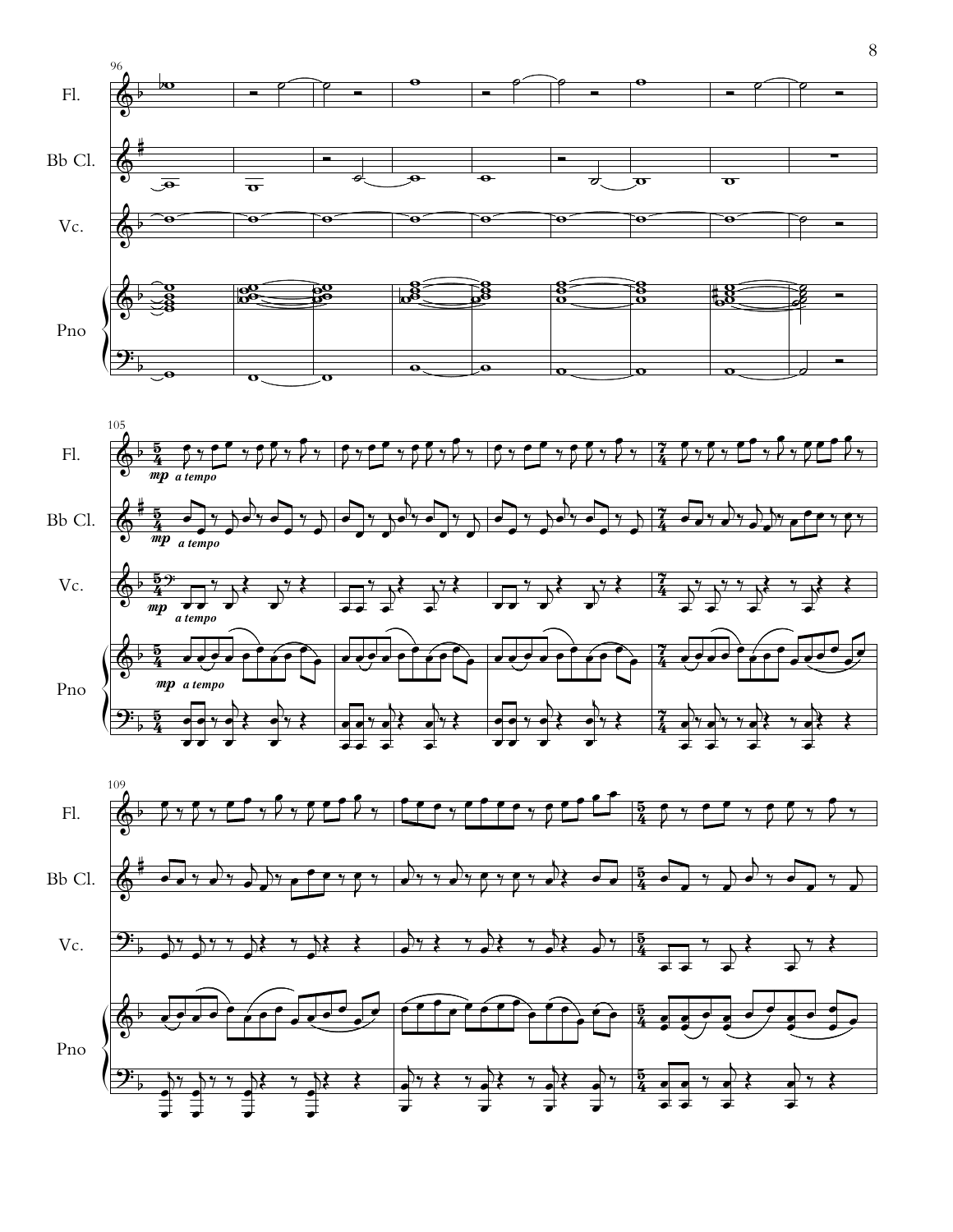



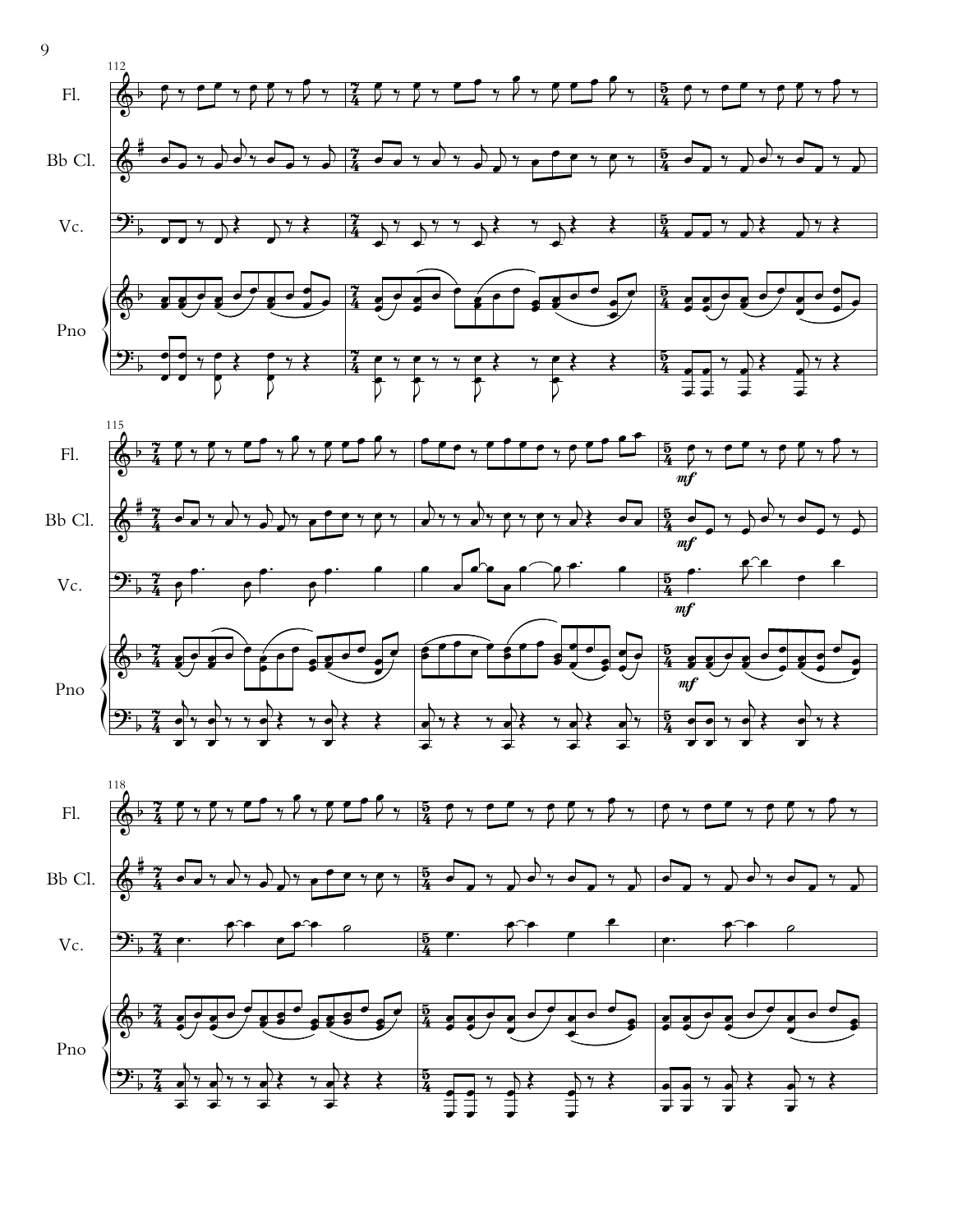







 $1<sub>0</sub>$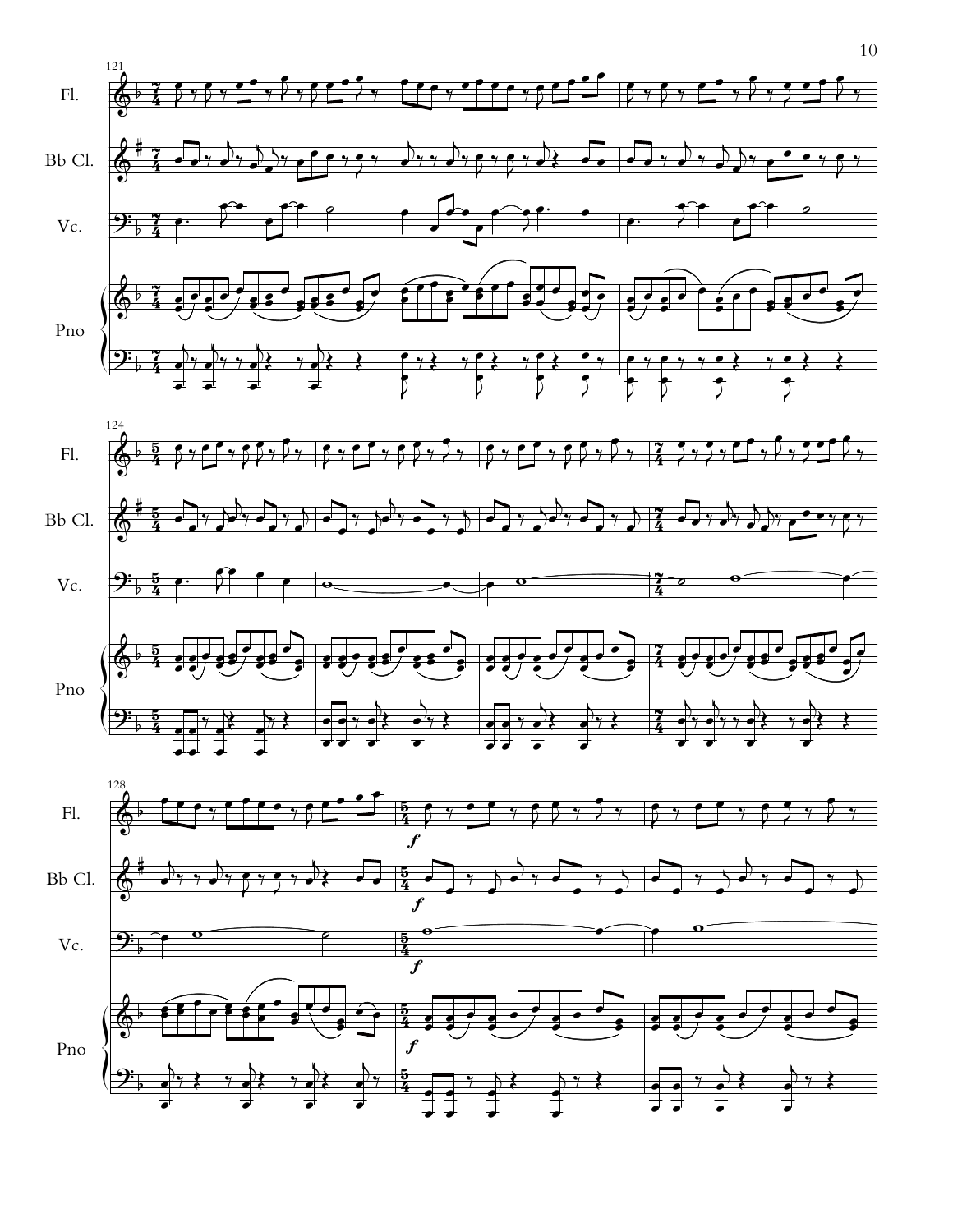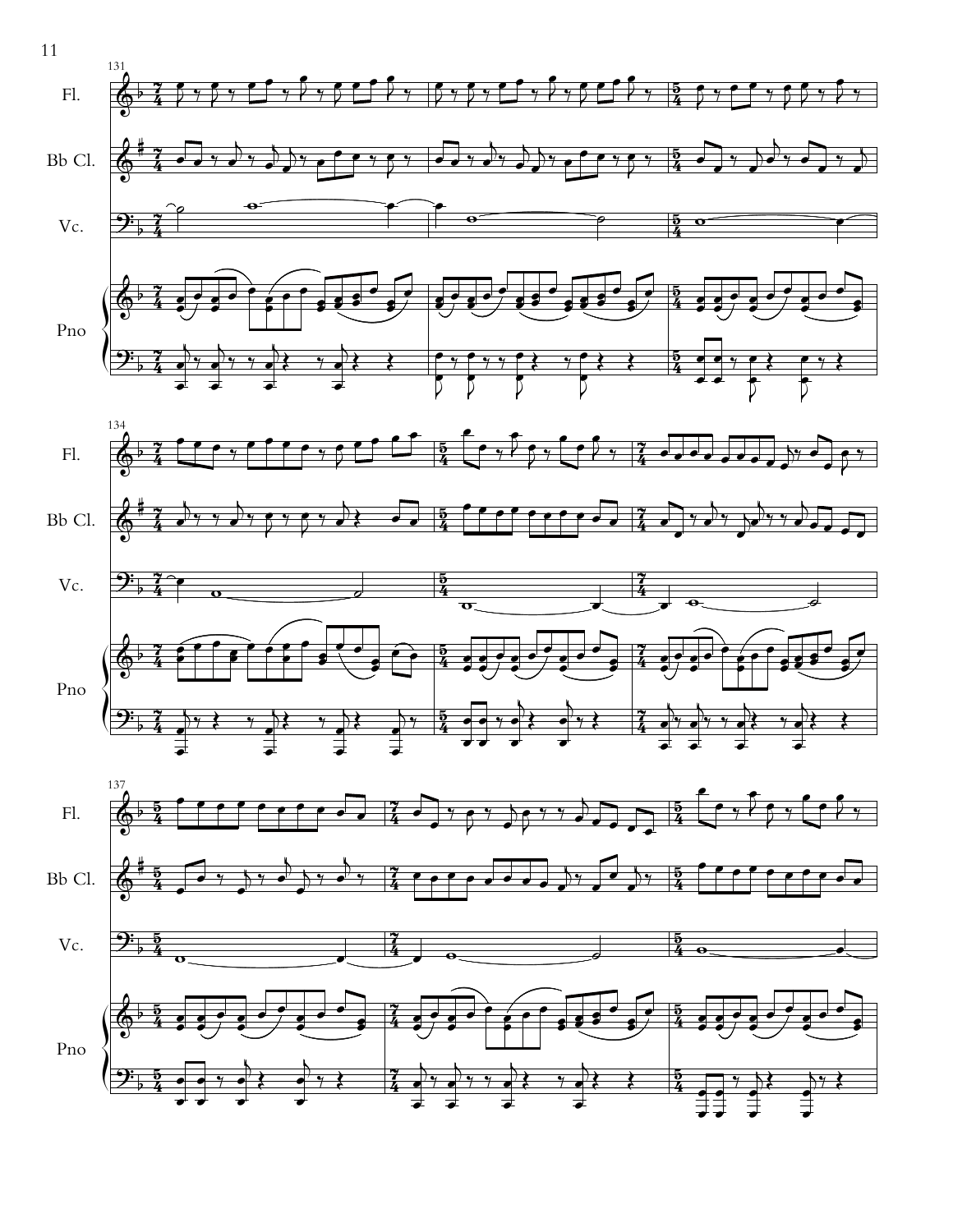

 $12.$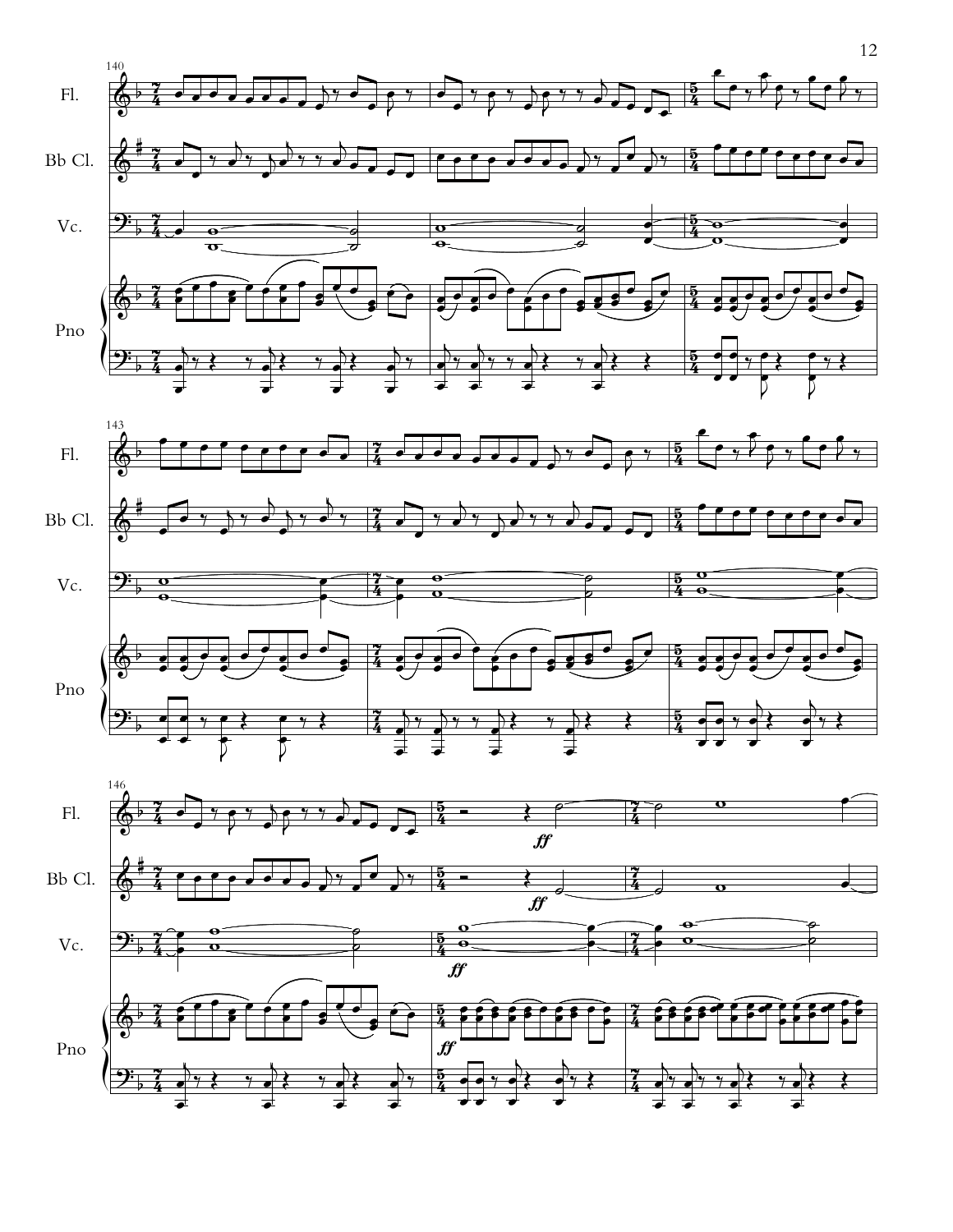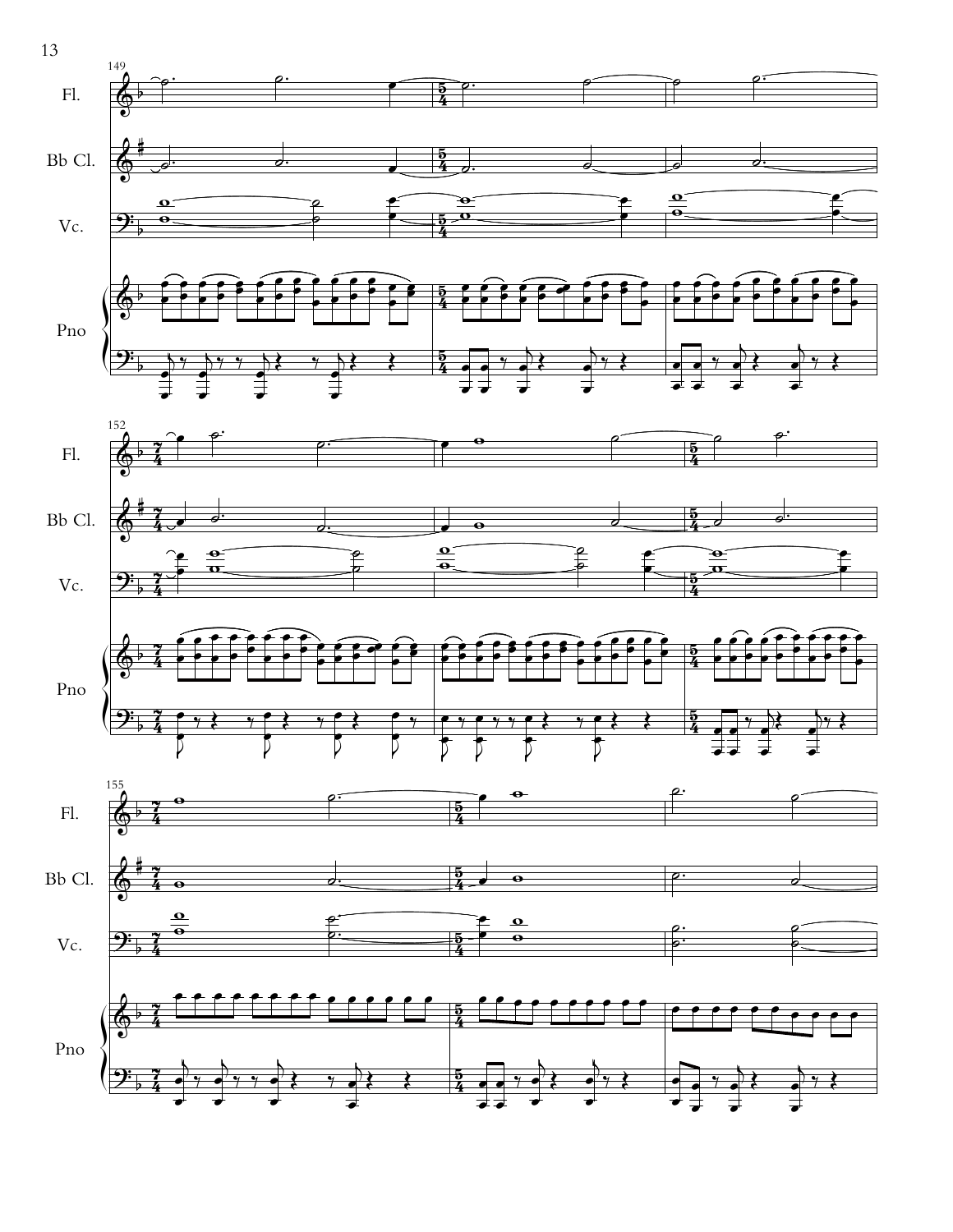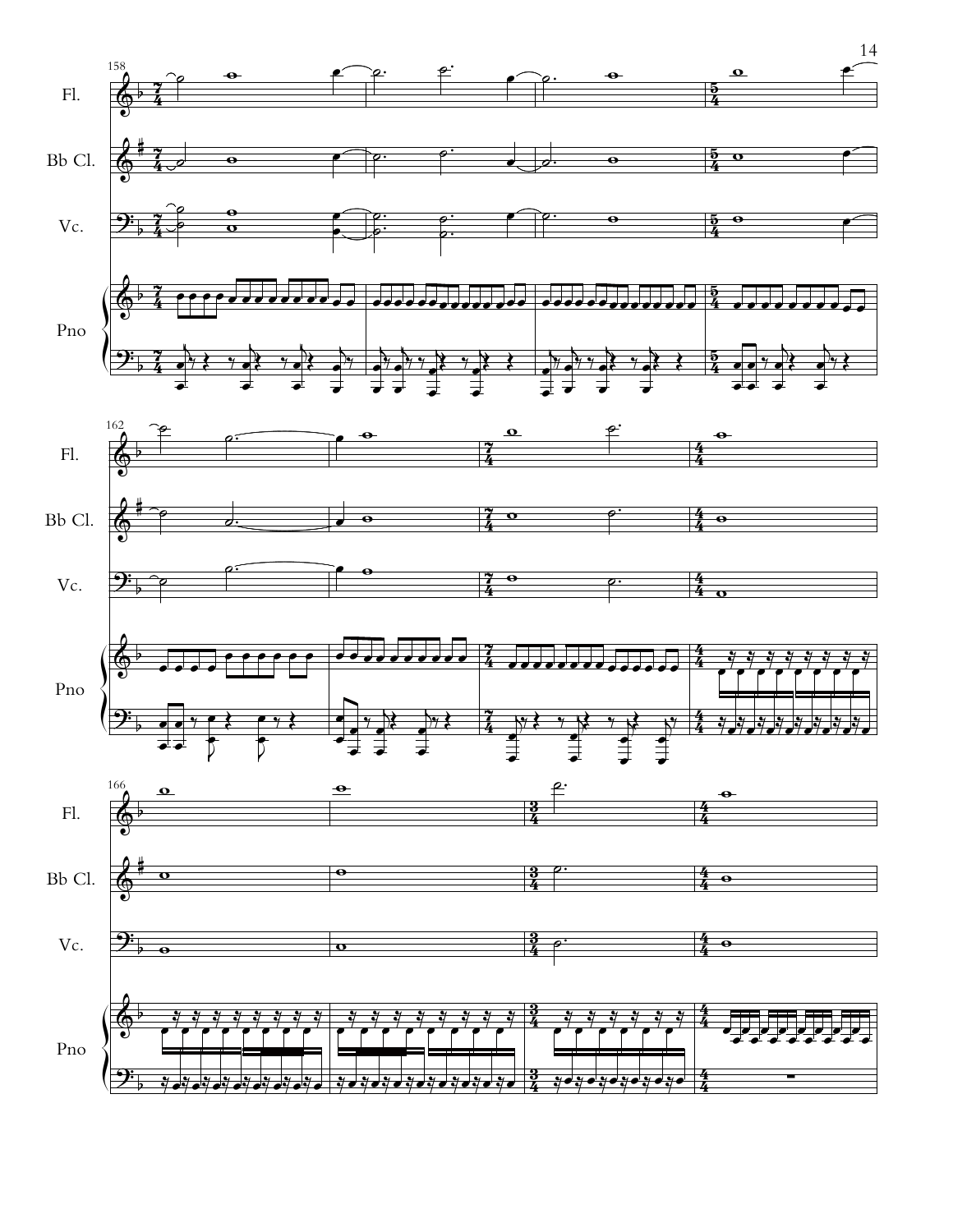